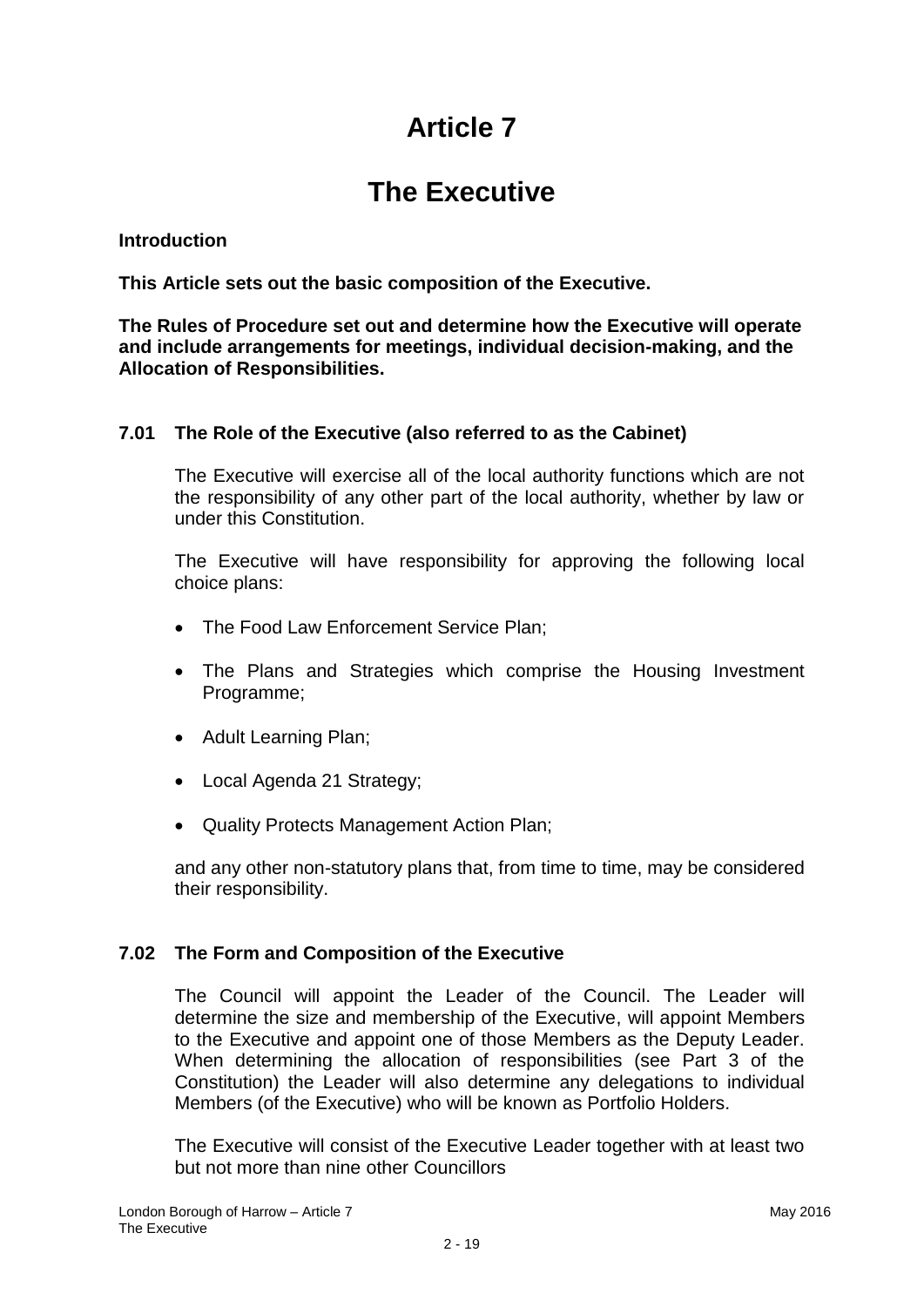There may be no co-optees, deputies nor substitution of Executive Members. Neither the Mayor nor Deputy Mayor of the Council may be appointed to the Executive. Members of the Executive may not be Members of the Overview or Scrutiny Committee or one of its sub-committees.

Assistants to portfolio holders may be appointed by the Executive. Assistants will not be members of the Executive and will be unable to exercise any of the delegated powers of the portfolio holder. Assistants will be members of the Council.

## **7.03 The Leader**

The Leader will be a Councillor elected to the position of Leader by the Council.

The Leader will hold office until one of the following circumstances applies:

- (a) the Council holds its first meeting after the next whole Council elections following his/her election as Leader
- (b) he/she resigns from the office; or
- (c) he or she is suspended from being a Councillor under Part III of the Local Government Act 2000 (although he or she may be re-appointed at the end of the period of suspension); or
- (d) he or she is no longer a Councillor; or
- (e) he/she is removed from office by resolution of the Council following which the Council will elect a replacement Leader at the same or subsequent Council meeting.

#### **7.04 Other Executive Members**

Other Executive Members shall be appointed to the Executive by the Leader and shall continue in their roles on the Executive until one of the following circumstances applies:

- (a) in the case of the Deputy Leader; the end of the term of office of the Leader
- (b) they resign from office; or
- (c) they are suspended from being a Councillor under Part III of the Local Government Act 2000 (although they may be re-appointed at the end of the period of suspension); or
- (d) they are no longer Councillors; or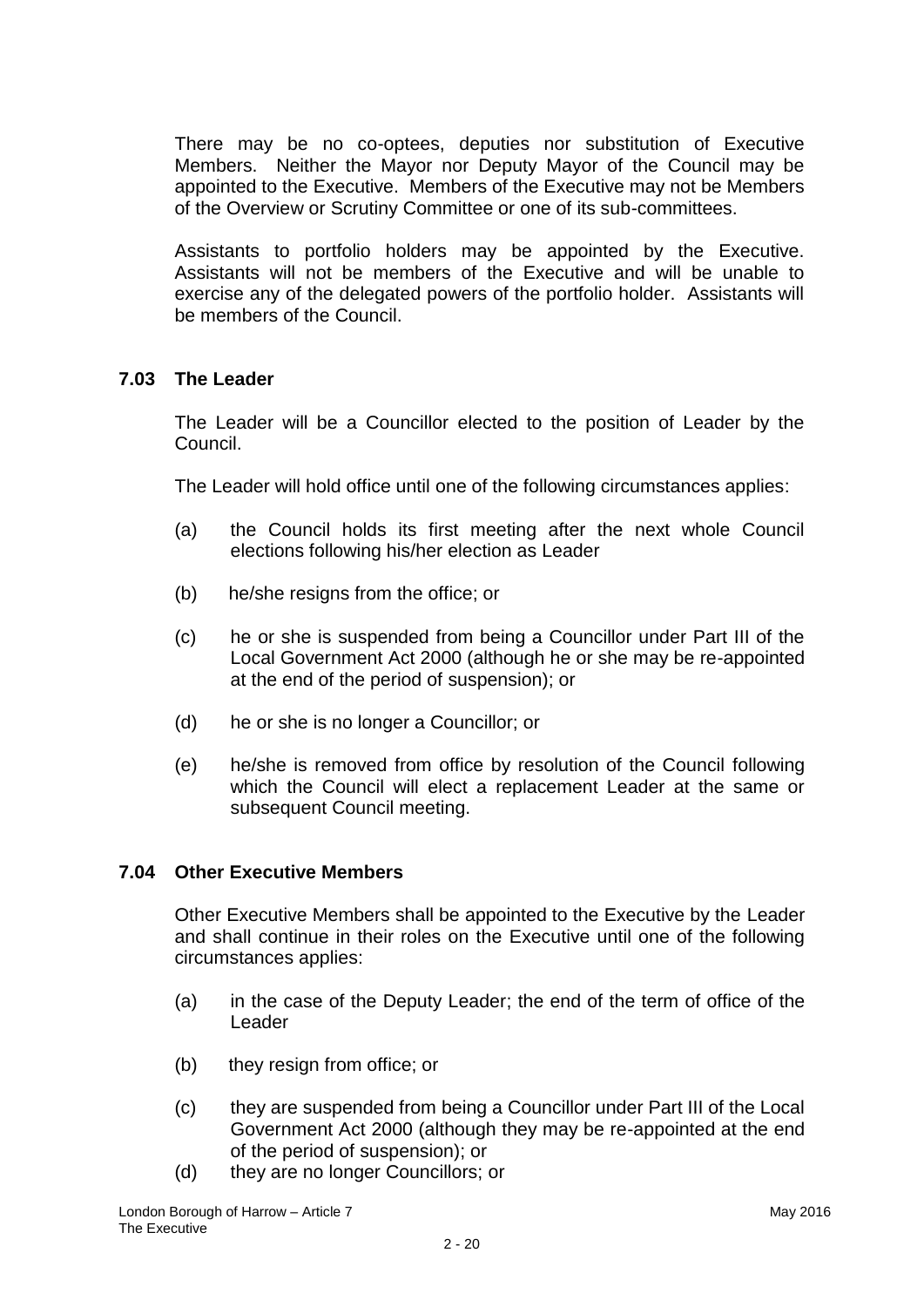- (e) the Leader makes changes to the roles of Members of the Executive, or
- (f) they are removed from office by the Leader.

An Appendix to this Article lists the Councillors who have been appointed to the Executive and any portfolio responsibilities they hold.

Part 3A of the Constitution includes a full description of the responsibilities of portfolio holders.

#### **7.05 Vacancies in the Executive**

If at any time a Member, by virtue of Article 7.04, ceases to be a Member of the Executive, the responsibilities of that Member shall be carried out by the Executive collectively until such time as the Leader has appointed a replacement, or where appropriate, re-appointed the Member concerned.

In the event that all Members of the Executive are removed or have been disqualified from office, the Head of Paid Service shall, in the interim, carry out the Executive functions.

## **7.06 Temporary Absence of Leader or other Portfolio Holder**

In the temporary absence of the Leader or other Portfolio Holder, decisions may be taken in accordance with the Scheme of delegation relating to Portfolio Holders set out in Part 3 of the Constitution and the Delegated Power of Portfolio Holders in the Appendix to the Executive Procedure Rules).

#### **7.07 Special Provision to take urgent action in an election year**

- (a) That following a Borough Election and until the day of the Annual Meeting the Leader or a Portfolio Holder will, if the political group to which they belong do not have a majority of members on the Council, consult and ensure consensus with the Leaders of one or more other groups that together form a majority of members on the Council;
- (b) That following a Borough Election and until the day of the Annual Meeting, if the Leader is not re-elected as a Councillor, the powers of the Leader shall be exercised by the Head of Paid Services in consultation with all group Leaders.

## **7.08 Proceedings of the Executive**

Proceedings of the Executive will take place in accordance with the Executive Procedure Rules set out in Part 4 of this Constitution.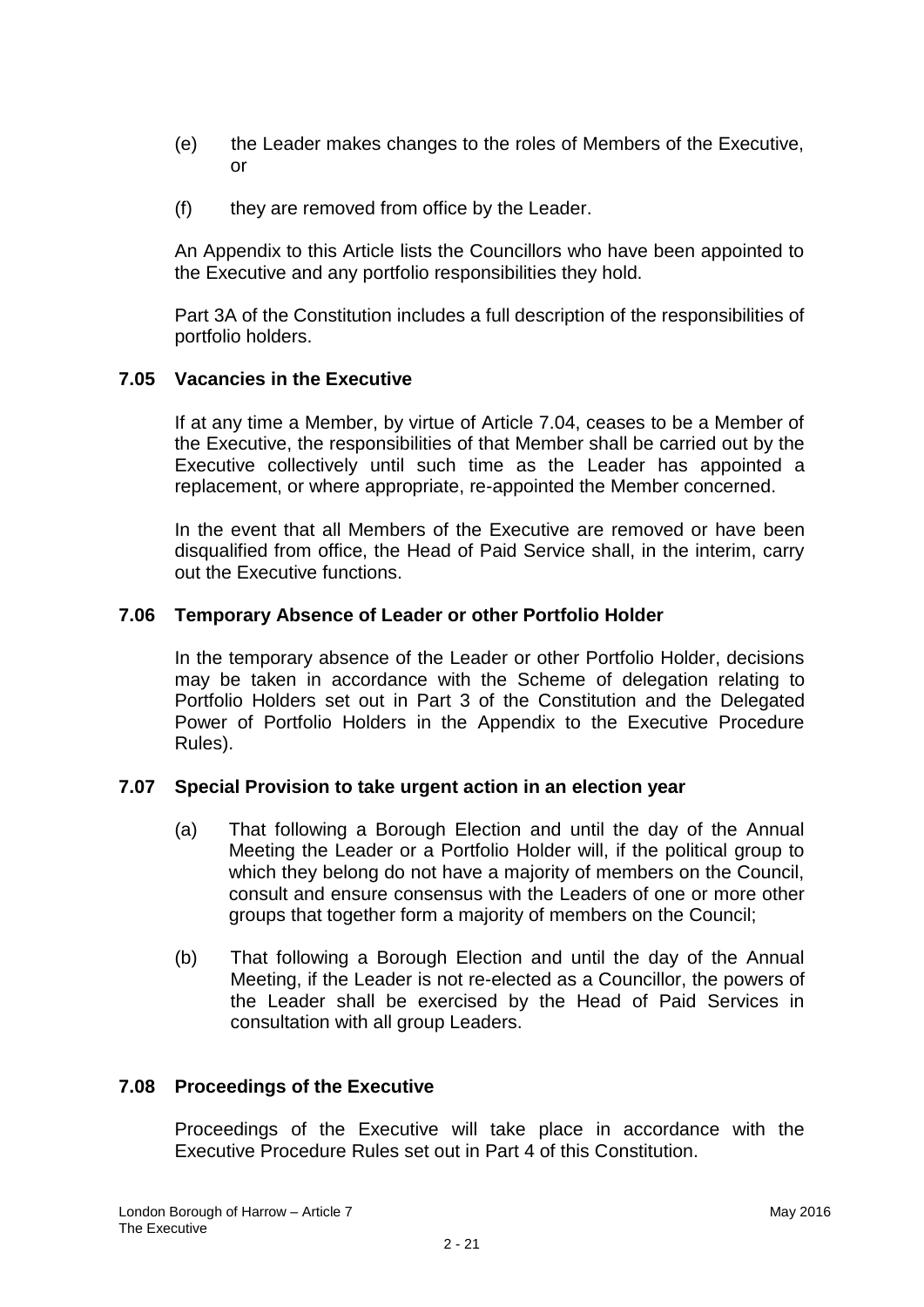## **7.09 Responsibility for Functions**

The Head of Paid Service will maintain a list in Part 3 of this Constitution setting out which individual Members of the Executive, committees of the Executive, officers or joint arrangements, are responsible for the exercise of particular Executive functions.

These will usually be agreed each year at the Annual Council Meeting but may also be amended by the Council in the course of the year.

## **7.10 Executive sub-committees**

The Executive may establish sub-committees to carry out Executive functions. Such committees must consist only of Executive members.

## **7.11 Advisory Panels**

The Executive may appoint Advisory Panels to assist in the carrying out of Executive functions. Any such panels may not exercise any Executive functions and may only give advice or make recommendations to the Executive, Portfolio Holders or Council as appropriate. Non-Executive Members may be members of such Panels. Specific Procedural Rules apply to these Panels (see part 4 - Advisory Panel and Consultative Forum Procedure Rules) unless specifically approved otherwise by the Executive. The rules on political proportionality will apply to membership of Panels. The terms of reference of all Advisory Panels are set out in Part 3A of the Constitution.

#### **7.12 Consultative Forums**

The Executive may appoint Consultative Forums. These non-decision making bodies shall assist the Executive in consulting with service users, trades' unions and other interested parties. They may make recommendations to the Executive (or elsewhere as appropriate) if a majority of the Council members on the Forum agree. The Procedure Rules for Advisory Panels and Consultative Forums apply to these forums subject to specific changes for membership and method or operation proposed by each Forum and approved by Council. The rules on political proportionality will apply to the appointment of Councillors to the Forums.

#### **7.13 Portfolio Holders Assistants**

Non-Executive Councillors may be appointed as Portfolio Holder Assistants. Portfolio Holder Assistants may not exercise any of the powers of a Portfolio Holder nor act in the absence of the Portfolio Holder. Confirmation of the